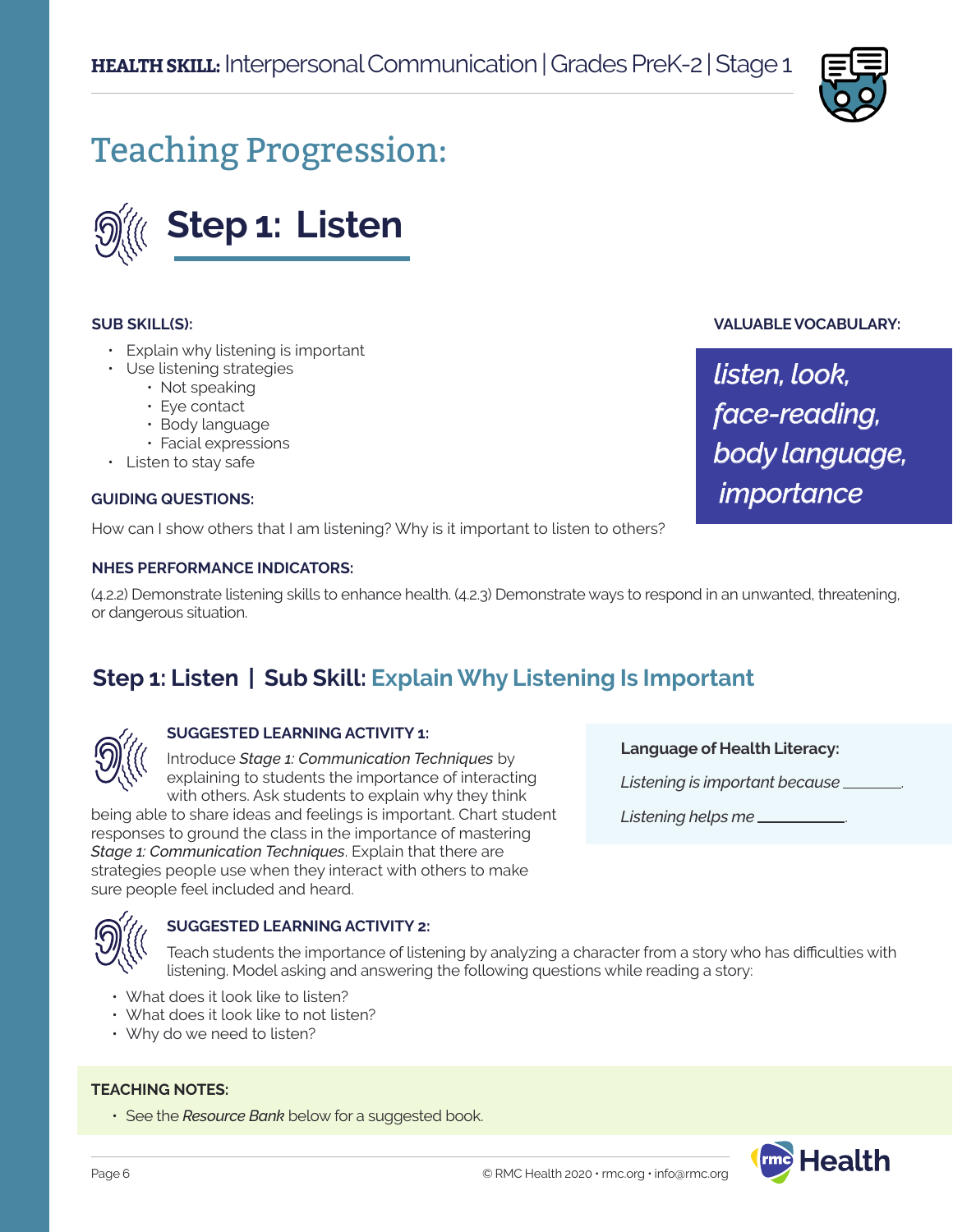

## Teaching Progression: **Step 1 | Listen (Cont.)**

### **SUGGESTED LEARNING ACTIVITY 3:**

Ask students to show the class an example of bad listening. Give students paper and drawing materials. Tell students that you are going to give them directions drawing an image. While describing the drawing, instruct students to be "bad" listeners.

Debrief the experience with the following questions:

- How did it feel to have "bad" listening in the classroom?
- Were you proud of your work?
- What made it hard to follow the directions?

#### **TEACHING NOTES:**

• Allow students to be silly, while also maintaining any group norms that are non-negotiable (e.g. hands to yourself, respecting other people's belongings).



#### **SUGGESTED LEARNING ACTIVITY 4:**

Show students a video of a character learning the importance of listening. After watching the video, have students identify how the character learned from mistakes to become a better listener.

To process the video, ask students the following questions:

- What did the character learn about listening?
- Why is listening important?
- What did the character do to listen that you could do?

#### **TEACHING NOTES:**

• See the *Resource Bank* below for suggested video.

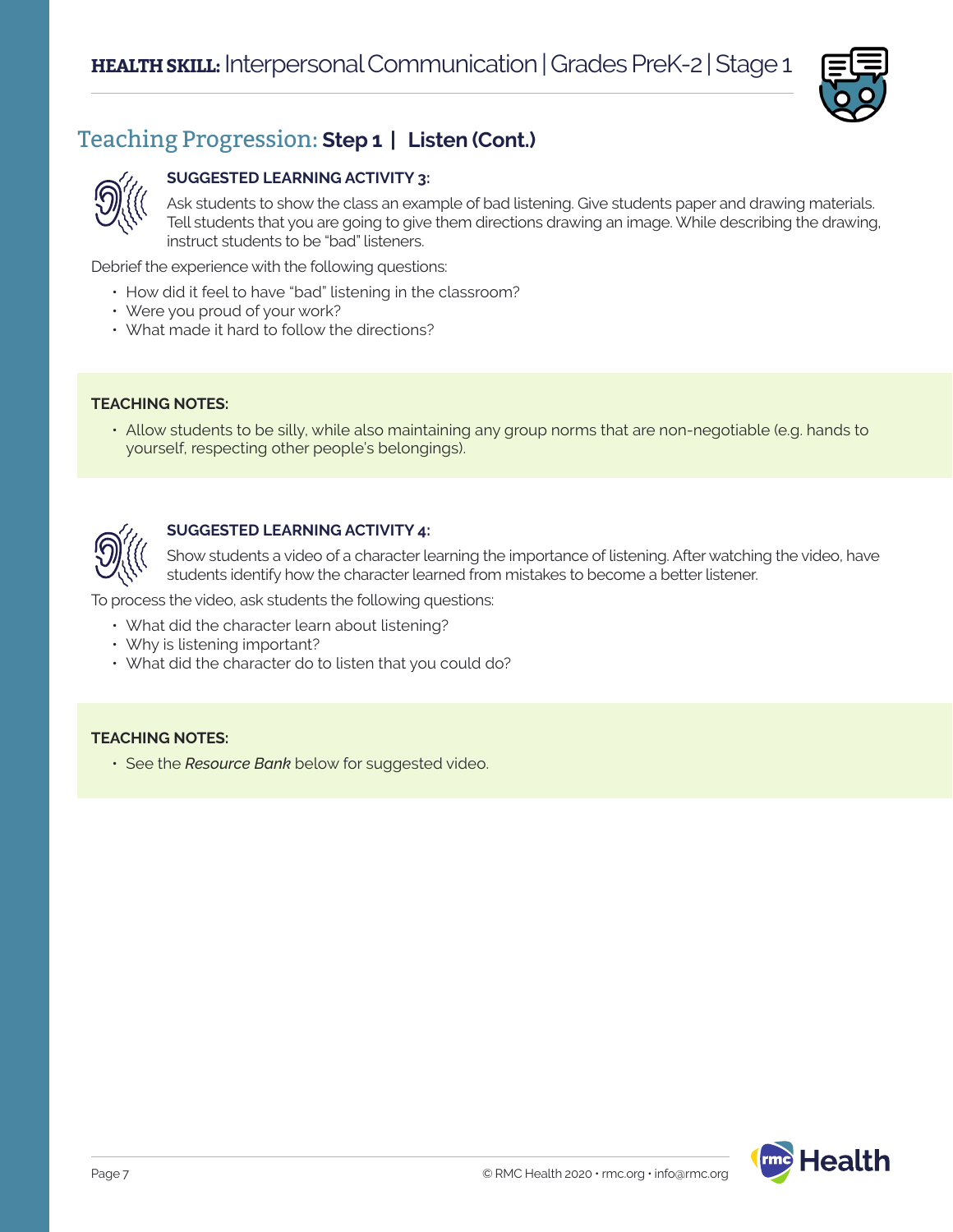

## Teaching Progression: **Step 1 | Listen (Cont.)**

## **Step 1: Listen | Sub Skill: Use Listening Strategies**



#### **SUGGESTED LEARNING ACTIVITY 1:**

Explain to students that there are certain ways to show we are listening and to show we care about what the other person is saying. Model for students the appropriate listening behaviors:

- Not speaking
- Eye contact
- Body language
- Facial expressions



#### **SUGGESTED LEARNING ACTIVITY 2:**

Give students new directions for drawing. This time, instruct students to be good listeners by using the strategies you modeled.

Debrief the two experiences with the class by asking students about the difference they felt each round. Use the following questions to debrief the good listening:

- How did it feel to have "good" listening in the classroom?
- Were you proud of your work?
- What made it easier for you to follow the directions?
- What listening strategy is easy for you?
- What listening strategy is still hard for you?

#### **TEACHING NOTES:**

• Give students positive feedback by narrating the appropriate listening behaviors you see in the classroom. For example, "I see great eye contact from Jimmy," and "I know Maria is listening because they are nodding."



#### **SUGGESTED LEARNING ACTIVITY 3:**

Practice the skill of listening to directions by playing a game with students. Have students play a game, such as Simon Says.

After students finish the game, have them reflect on how and why they listen by answering the following questions:

- What can distract us from listening?
- Why do we need to listen to others?
- How do we show we are listening?

#### **TEACHING NOTES:**

• See the *Resource Bank* below for specific directions for Simon Says.